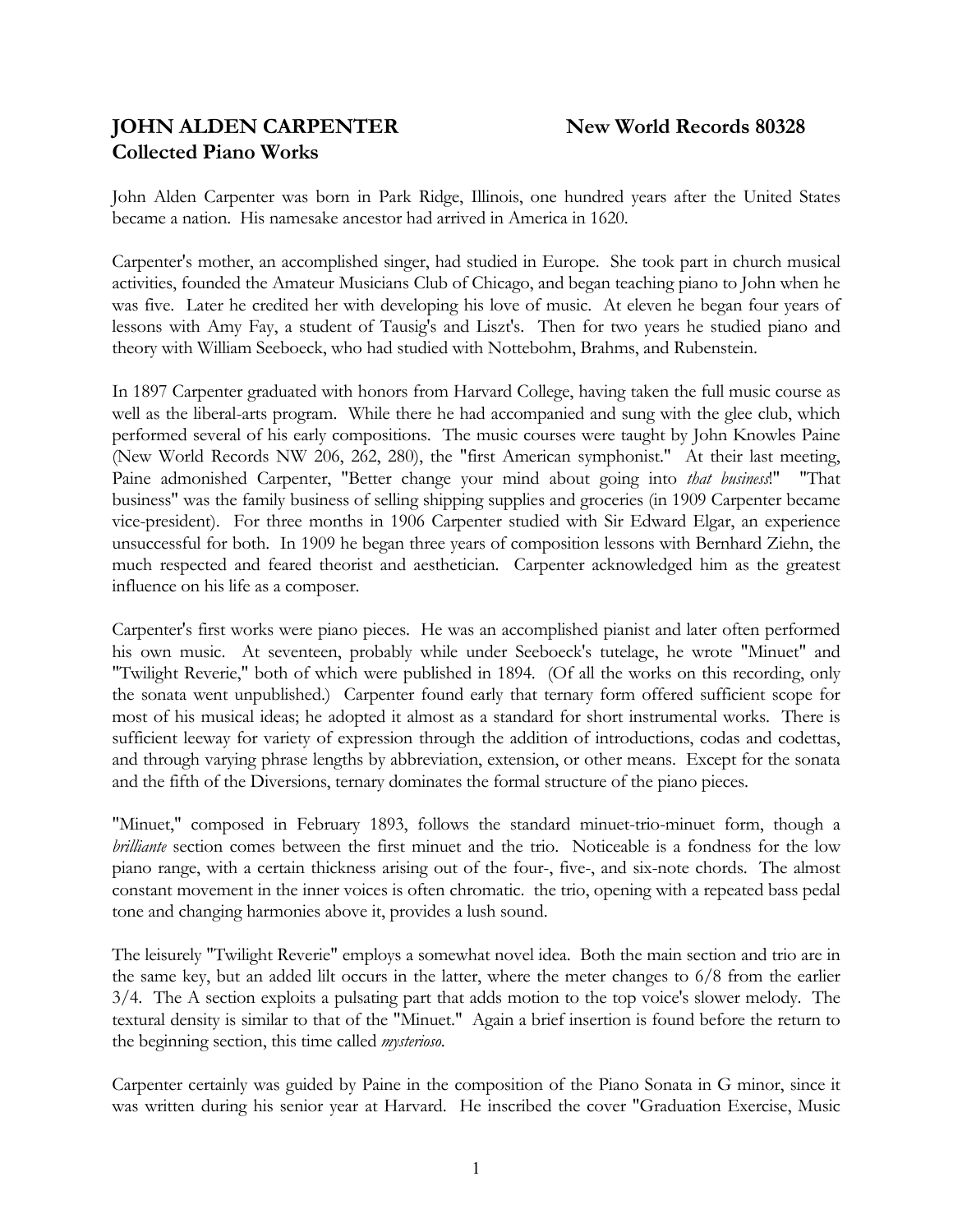### Department College, 1897."

The work has three movements: *Allegro ma non troppo*, a sonata-allegro in G minor; *Adagio con moto*, a ternary form in B major; and *Allegro con brio*, *feroce*, a rondo. The piece was probably intended as a sort of final examination in Carpenter's elective area, and it was performed at his graduation ceremonies.

The first movement's somber introduction establishes the tonality. The first subject is a moving theme of quarter and eighth notes in a regular phrase structure. A textural thickening along with tempo changes denotes the transition to the second subject, which begins with a long note and four equal quarters and has a wide-ranging eighth-note arpeggiated accompaniment. The harmony is less chromatic than in the two earlier pieces, possibly because of the clarity demanded by the classical form. Or perhaps the young man's youthful zest for a highly colorful style was tempered by the academic setting in which the work was composed. The exposition is repeated. the development dwells almost entirely on the first subject. The recapitulation, with an abbreviation of both subjects and a coda, rounds off the movement. The second movement is dark and melancholic, with sonorous ascending chords that gradually evolve into expansive arpeggios. The middle section, marked *Piu animato*, offers more pliable and lyrical phrases, often with countermelodies. In the final movement, the middle section is marked *Meno mosso*, *cantado*. Possibly of most interest is a section in 5/4, a meter Carpenter later employed so effectively in the Concertino for Piano and Orchestra (1914) and the ballet *Skyscrapers* (923-24). This movement is as agitated and exciting as the second is sentimental and beautiful.

The "Nocturne" of 1898 is more like the 1894 pieces. In it Carpenter begins to exploit delayed resolution. The first sound of a measure may be disturbing in complexity, dissonance, or functional ambiguity. By way of diatonic or chromatic lines the pitches wend their way to clearly heard chord tones. The harmony is characterized by secondary dominants and chromatic nonharmonic tones, and a modal flavor appears in the middle section.

Composed in December 1912, "Polonaise Américaine" is Carpenter's earliest piano piece to use Hispanic rhythms, melodies, and harmonies. He could never account for this exotic leaning, which also colors many later works. French augmented sixths, augmented triads, and other colorful chords, certainly appropriate to the piece, are used in an adroit manner. The keyboard range is wider, but the fondness for low, solemn sonorities remains.

Lester Donahue, a Chicago pianist and friend, performed the "Polonaise Américaine" and the "Impromptu" when Carpenter was honored by the New York MacDowell Club. The latter piece was composed in July 1913. It shows a continued increase in the use of chromaticism. These harmonies always resolve logically, though perhaps not in the "correct" manner. Cross-relations abound, as do tritones, which became a feature of Carpenter's style. Whole-tone, Lydian, and Phrygian scales introduce new harmonies or sometimes new keys. Jazz rhythmic traits creep in.

"Little Indian" and "Little Dancer" were composed respectively in April 1916 and March 1917. "Little Indian" employs an open-fifth drumlike figure to set the American Indian mood of this tranquil piece. Melodies are pentatonic in rather narrow ranges. "Little Dancer" is technically more advanced. The rollicking melody gives the proper atmosphere. Clusterlike harmonies punctuate the afterbeats. Parallel chord motion, a late Romantic device, is employed.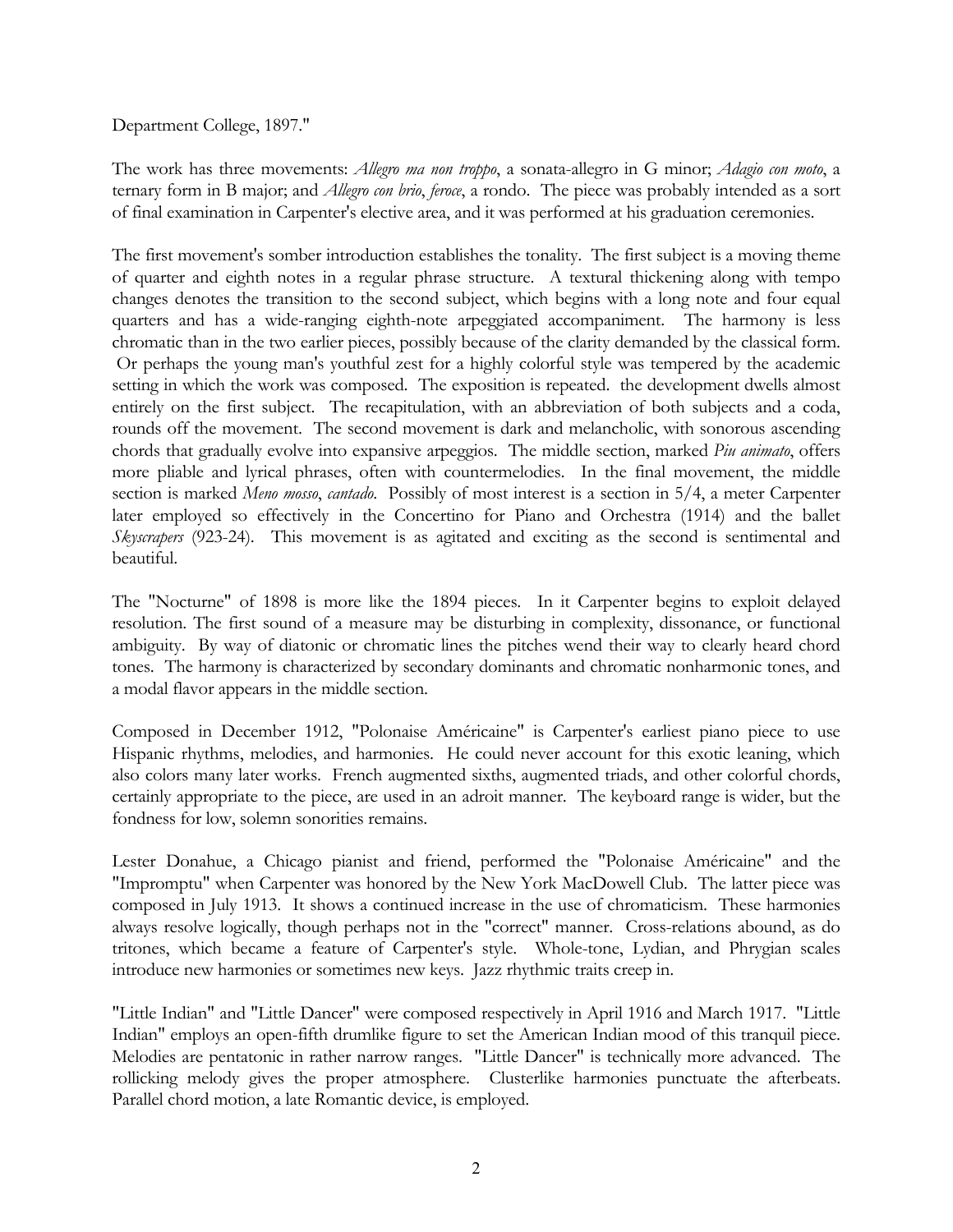"Tango Américain," composed in August 1920, is in D major, although the sixth is added to the tonic so often that there is a strong B-minor flavor. Carpenter again gives vent to his love of the Hispanic element.

*Diversions*, published in 1923, contains five short movements. The first is an impressionistic mood picture in lento tempo. An almost hypnotic motif throughout lends a subtle swing rhythm. A brief *Piu animato* constitutes the middle section. The second movement, the shortest of the five, shows unusual melodic pliability. The main motif is a long tone followed by four chromatically descending short tones. In the short third movement, with its Spanish flavor, solid dominant tonic harmonies allow dissonances only to add spiciness. the fourth movement, in the same vein, exploits melodically the long tone followed by a series of rapid ones. An oom-pah accompaniment prevails in most of the opening section. Melodies in minor are interpolated in the major tonality of the piece; neighboring chords account for most of the dissonance; a touch of jazz syncopation is heard. The final movement, an *Adagio*, is an amalgamation of American and Spanish characteristics. There are Spanish rhythmic and melodic twists, and harmonically deceptive progressions woven together with insistent dissonant chords. The basic ideas are more motivic than melodic, and the texture is full of wisps of high-range ornamentation.

"Danza," composed in August 1935, distills and sums up the technical means Carpenter developed after the 1893 "Minuet." The Iberian factor has evolved into a fascinatingly stylized component. The melodies sing and are of utmost beauty. The rhythm is vigorous, energetic, and driving. The meter is primarily  $3/4$ , though  $5/4$  is also prominent and there is some  $4/4$ . (There is even one  $3 \frac{1}{2}/4$  bar.) Yet even with thirty-five meter changes in 190 measures, Carpenter's expression is natural and spontaneous. Tonality is strong, since dissonance and free chromaticism are superbly controlled. Parallel chord motion, long pedal tones and pedal figures, cluster-related sonorities, seventy and ninth chords, and chords with added seconds and sixths are heard. The B section, primarily in 3/4, is more placid to afford contrast.

Several years later, Carpenter orchestrated "Danza," "Polonaise Americaine," and "Tango Americain" to form the *Dance Suite*, which received its premiere by the Washington National Symphony with Hans Kindler conducting on November 3, 1943.

On April 26, 1951, Carpenter died at his home in Chicago. ---Thomas C. Pierson

Thomas C. Pierson *is professor of music at Texas A&I University and associate concertmaster and program annotator of the Corpus Christi Symphony.* 

## SELECTED BIBLIOGRAPHY

Aver, Verna. *Choreographic Music: Music for the Dance*. New York: Dutton, 1941. Pp. 286-300. Baldwin, Lillian. *A Listener's Anthology of Music*. Vol. II. New York: Silver Burdette, 1948. Pp. 484-93. Borowski, Felix. "John Alden Carpenter," *Musical Quarterly* XVI (Oct. 1930): 449-68. Chase, Gilbert. *America's Music from the Pilgrims to the Present*. Second ed., rev. New York: McGraw-Hill,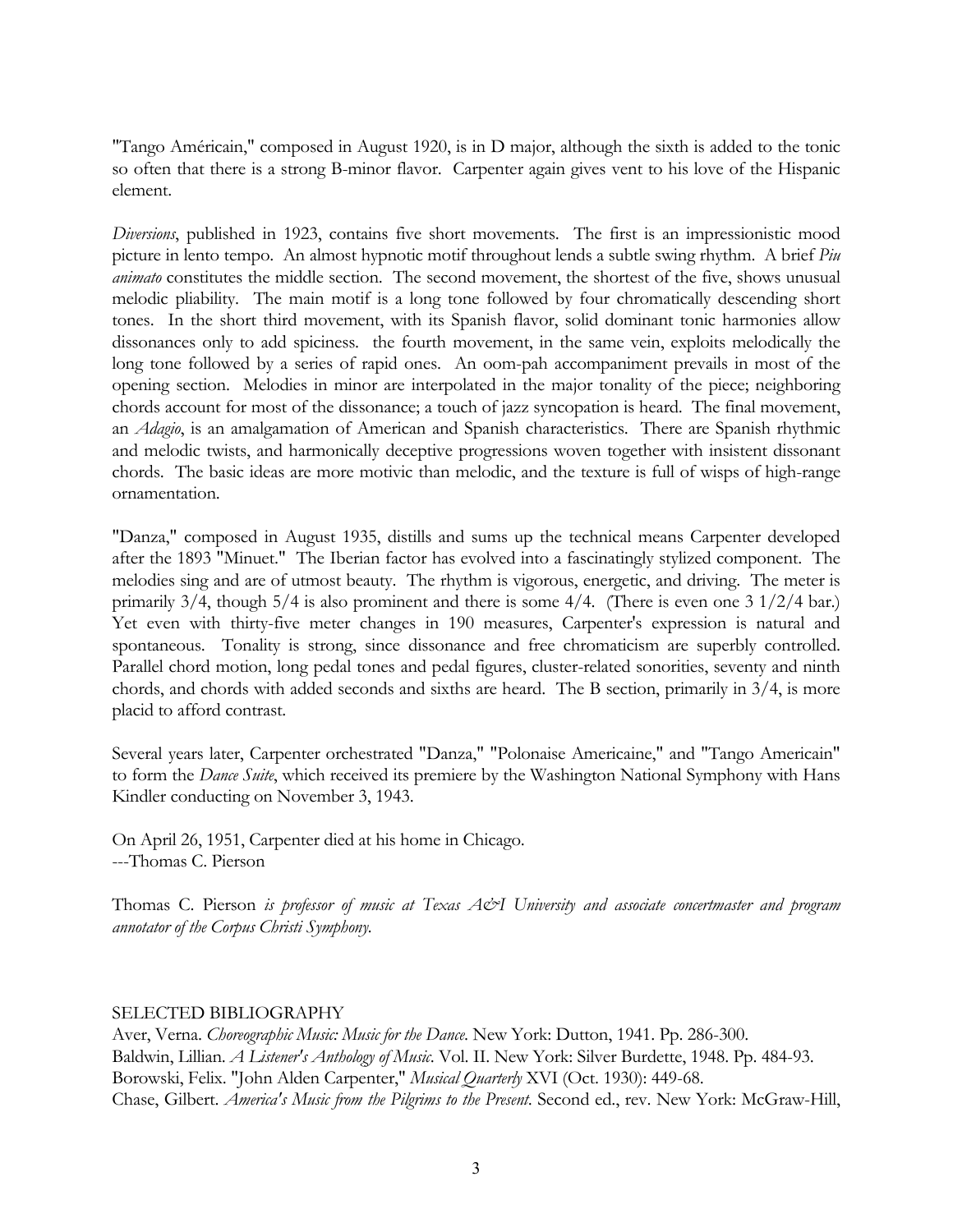1966. P. 510.

- Downes, Olin. "J.A. Carpenter, American Craftsman," *Musical Quarterly* XVI (Oct. 1930): 443-48.
- Ewen, David. *The World of Twentieth Century Music*. Englewood Cliffs, N.J.: Prentice-Hall, 1968. Pp. 140- 45.
- Goss, Madeleine. *Modern Music-Makers: Contemporary American Composers*. New York: Dutton, 1952. Pp. 34-47.
- Howard, John Tasker. "American Composers, VI. John Alden Carpenter," *Modern Music* IX/I (Nov.- Dec. 1931): 8-16.
- ----. *Our American Music*. New York: Crowell, 1965. Pp. 371-73.
- "J.A. Carpenter as Musical Humorist," *Musical America* (Nov. 13, 1915): 34.
- Osgood, Henry O. *So This Is Jazz*. Boston: Little, Brown, 1926. P. 153.
- Rosenfeld, Paul. *Musical Chronicle (1917-1923)*. New York: Harcourt, Brace, 1923. Pp. 167-73.

Upton, William Treat. *Art-song in America*. Boston: Ditson, 1930. Pp. 197-213.

#### SELECTED DISCOGRAPHY

- *Adventures in a Perambulator*. Eastman-Rochester Orchestra, Howard Hanson conducting. Eastman-Rochester Archives ERA-1009; Mercury SR-90136.
- Concertino for Piano and Orchestra. Marjorie Mitchell, piano; Goteborg Symphony; William Strickland conducting. CRI 180.

\**Diversions*. Jeanne Behrend, piano. Victor 17911 (78rpm).

*Gitanjali*. Alexandra Hunt, soprano; Regis Benoit, piano. Orion ORS-77272.

"Impromptu." Grant Johannesen, piano. Golden Crest CRS-4065.

"Jazz-Boys." Donald Gramm, baritone; Richard Cumming, piano. Desto 6411-12.

*Krazy Kat*. Los Angeles Philharmonic, Calvin Simmons conducting. New World Records 80228.

- "Light, My Light," from *Gitanjali*. Rose Bampton, contralto; Wilfred Pettetier, piano. New World Records NW 247.
- "Looking-Glass River." Donald Gramm, baritone; Richard Cumming, piano. Desto 6411-12.
- "The Player Queen." Elizabeth Suderberg, mezzo-soprano; Robert Suderberg, piano. Olympic OLY-104.

\*Quartet in A Minor. Gordon String Quartet. Schirmer Album 4 (78 rpm).

- *Sea Drift*. Albany Symphony, Julius Hegyi conducting. New World Records NW 321.
- \*"Serenade." Gladys Swarthout, mezzo-soprano; Lester Hodges, piano. Victor 16780 (78 rpm).
- *Skyscrapers*. Vienna Symphony, Meinhard von Zallinger conducting. American Recording Society ARS-37; reissued on Desto DST-6407E.
- Sonata for Violin and Piano. Eugene Gratovich, violin; Regis Benoit, piano. Orion ORS-76243.
- *\*Song of Faith*. John Alden Carpenter, narrator; Chicago Chorus and Orchestra; Noble Cain conducting. Victor 26529-30 (78 rpm).
- *\*Water Colors*. Mina Hager, mezzo-soprano; John Alden Carpenter, piano. Chicago Gramophone Society CGS-50019P (78 rpm).

\*Out of print

#### **Denver Oldham, Piano**

Denver Oldham has performed extensively in Europe, South America, and the United States. He has given several recitals in New York, including three in Carnegie Hall. Oldham was a scholarship student at the Juilliard School, where he studied with Joseph Bloch and Leland Thompson. He has also studied with Dame Myra Hess and Ilona Kabos in London, and with Alexander Uninsky at the Aspen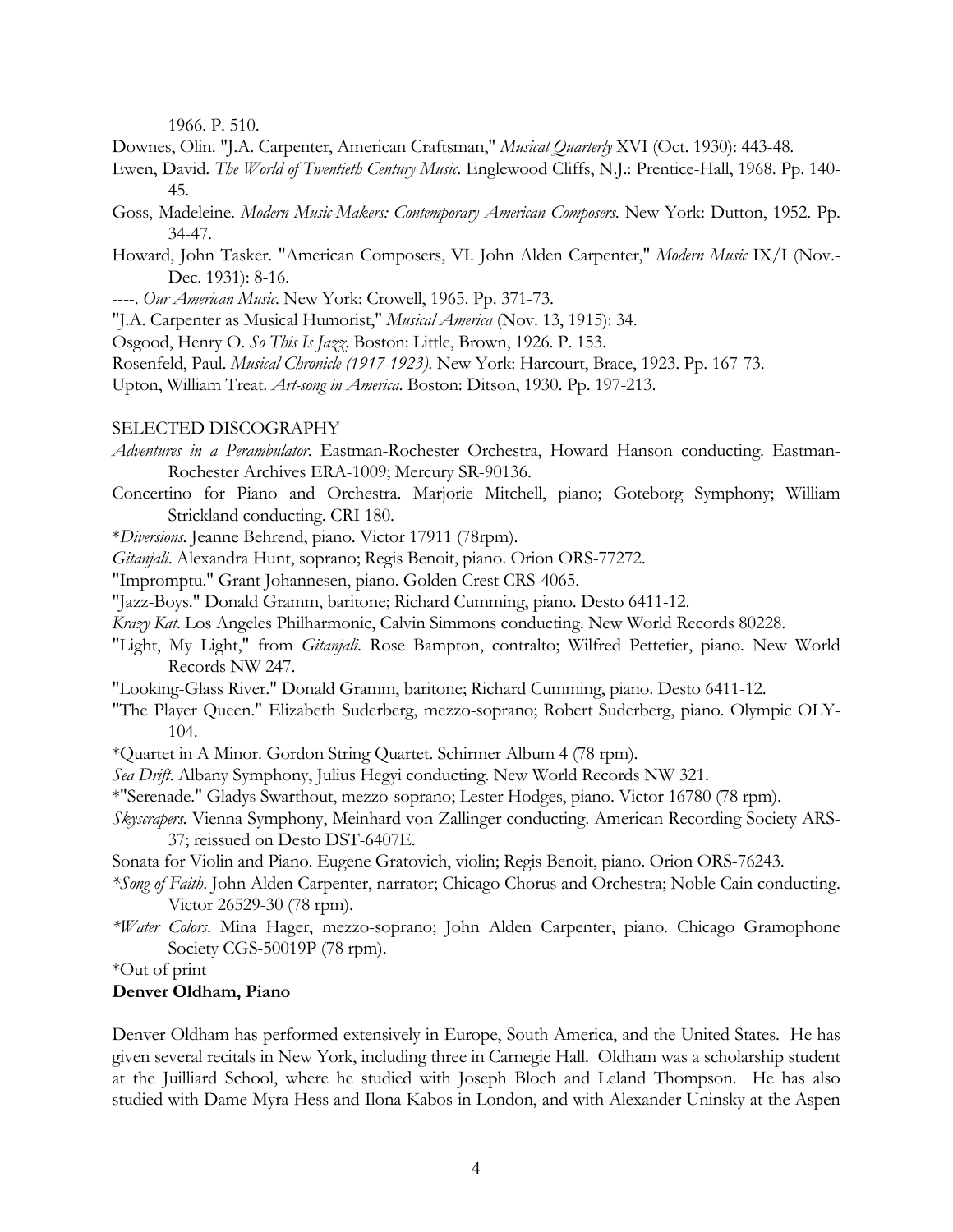Music Festival, where he received the Uninsky Scholarship. Oldham also appears on New World NW 80310, Charles Tomlinson Griffes: Collected Works for Piano.

Producer: Elizabeth Ostrow Recording Engineer: Judith Sherman Assistant Engineer: Kevin Boutote, New York Digital Recording Tape Editor: Judith Sherman Recorded at the American Academy and Institute of Arts and Letters Auditorium, New York, January 1985 Recorded on Sony PCM 1610 Console custom-built by Jonathan Thayer Microphones: Schoeps/Studer CMC5-U with MK-2 capsules Compact Disc Mastering: New York Digital Recording Cover Design: Bob Defrin

#### **John Alden Carpenter** (1876-1951): *Collected Piano Works*

Sonata in G Minor 1- I. Allegro ma non troppo (8:51)

2- II. Adagio con moto (8:20)

3- III. Rondo: Allegro con brio (:49) (unpubl. c Genevieve Carpenter Hill)

#### Diversions

- 4- I.Lento (3:03)
- 5- II. Allegretto con moto (1:32)
- 6- III. Animato (2:27)
- 7- IV. Moderato (2:52)
- 8- V. Adagio (4:01)
	- (publ. G. Schirmer, Inc.)
- 9- Nocturne (4:21)
	- (public domain)
- 10- Polonaise Americaine (2:25) (publ. G. Schirmer, Inc.)
- 11- Impromptu (4:37)
- (publ. G. Schirmer, Inc.)
- 12- Tango Americain (4:36)
- (publ. G. Schirmer, Inc.)
- 13- Minuet (2:29)
- (public domain)
- 14- Little Dancer (2:42)
- (publ. G. Schirmer, Inc.)
- 15- Little Indian (3:05) (publ. G. Schirmer, Inc.)
- 16- Twilight Reverie (5:56)
- (public domain)
- 17- Danza (4:37)